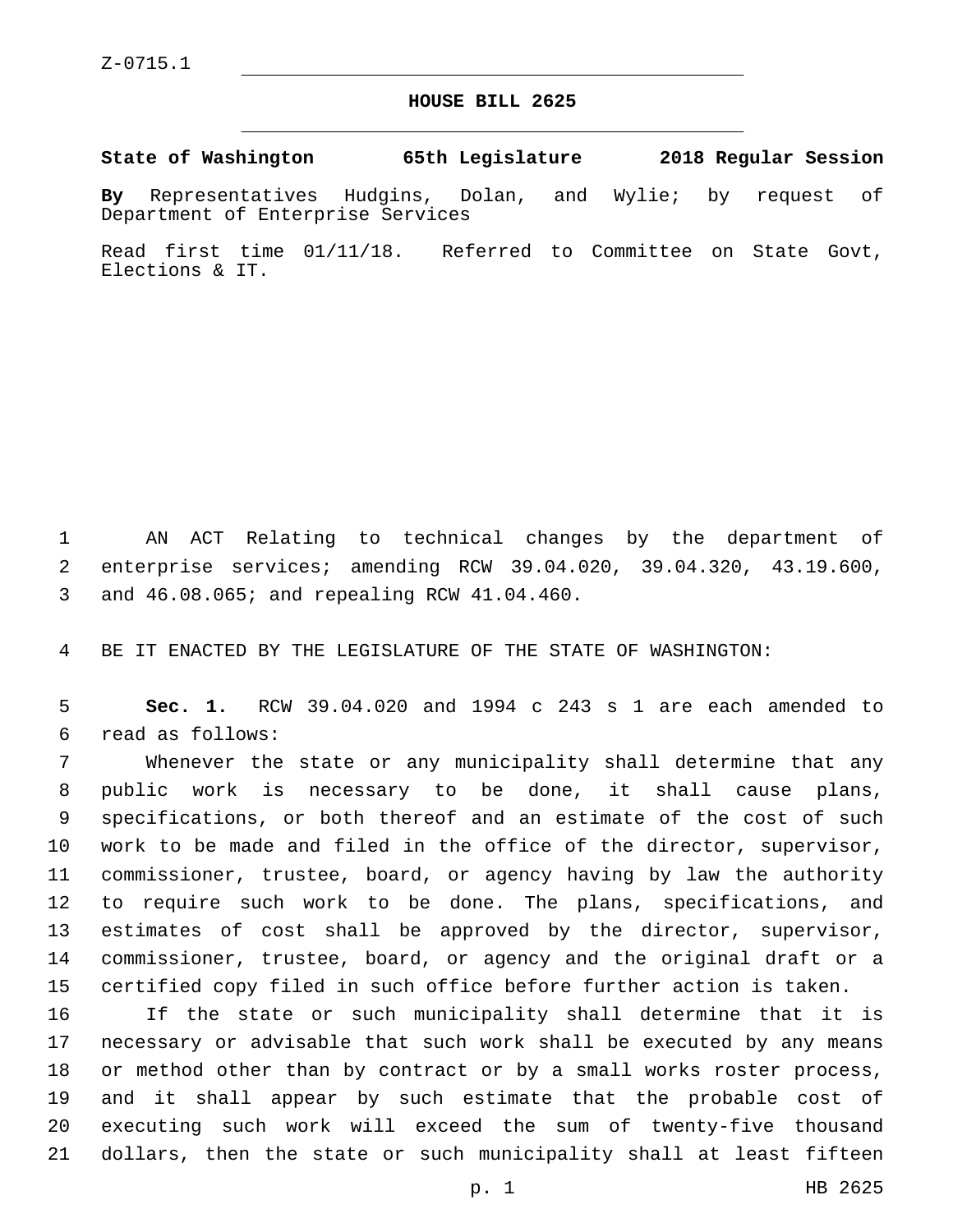days before beginning work cause such estimate, together with a description of the work, to be published at least once in a legal newspaper of general circulation ((published in or as near as possible to that part of the county in which such work is to be done)) and posted on the state or municipality's web site. When any emergency shall require the immediate execution of such public work, upon a finding of the existence of such emergency by the authority having power to direct such public work to be done and duly entered of record, publication of description and estimate may be made within 10 seven days after the commencement of the work.

 **Sec. 2.** RCW 39.04.320 and 2015 3rd sp.s. c 40 s 1 are each 12 amended to read as follows:

 (1)(a) Except as provided in (b) through (d) of this subsection, from January 1, 2005, and thereafter, for all public works estimated to cost one million dollars or more, all specifications shall require that no less than fifteen percent of the labor hours be performed by 17 apprentices.

 (b)(i) This section does not apply to contracts advertised for bid before July 1, 2007, for any public works by the department of 20 transportation.

 (ii) For contracts advertised for bid on or after July 1, 2007, and before July 1, 2008, for all public works by the department of transportation estimated to cost five million dollars or more, all specifications shall require that no less than ten percent of the 25 labor hours be performed by apprentices.

 (iii) For contracts advertised for bid on or after July 1, 2008, and before July 1, 2009, for all public works by the department of transportation estimated to cost three million dollars or more, all specifications shall require that no less than twelve percent of the 30 labor hours be performed by apprentices.

 (iv) For contracts advertised for bid on or after July 1, 2015, and before July 1, 2020, for all public works by the department of transportation estimated to cost three million dollars or more, all specifications shall require that no less than fifteen percent of the 35 labor hours be performed by apprentices.

 (v) For contracts advertised for bid on or after July 1, 2020, for all public works by the department of transportation estimated to cost two million dollars or more, all specifications shall require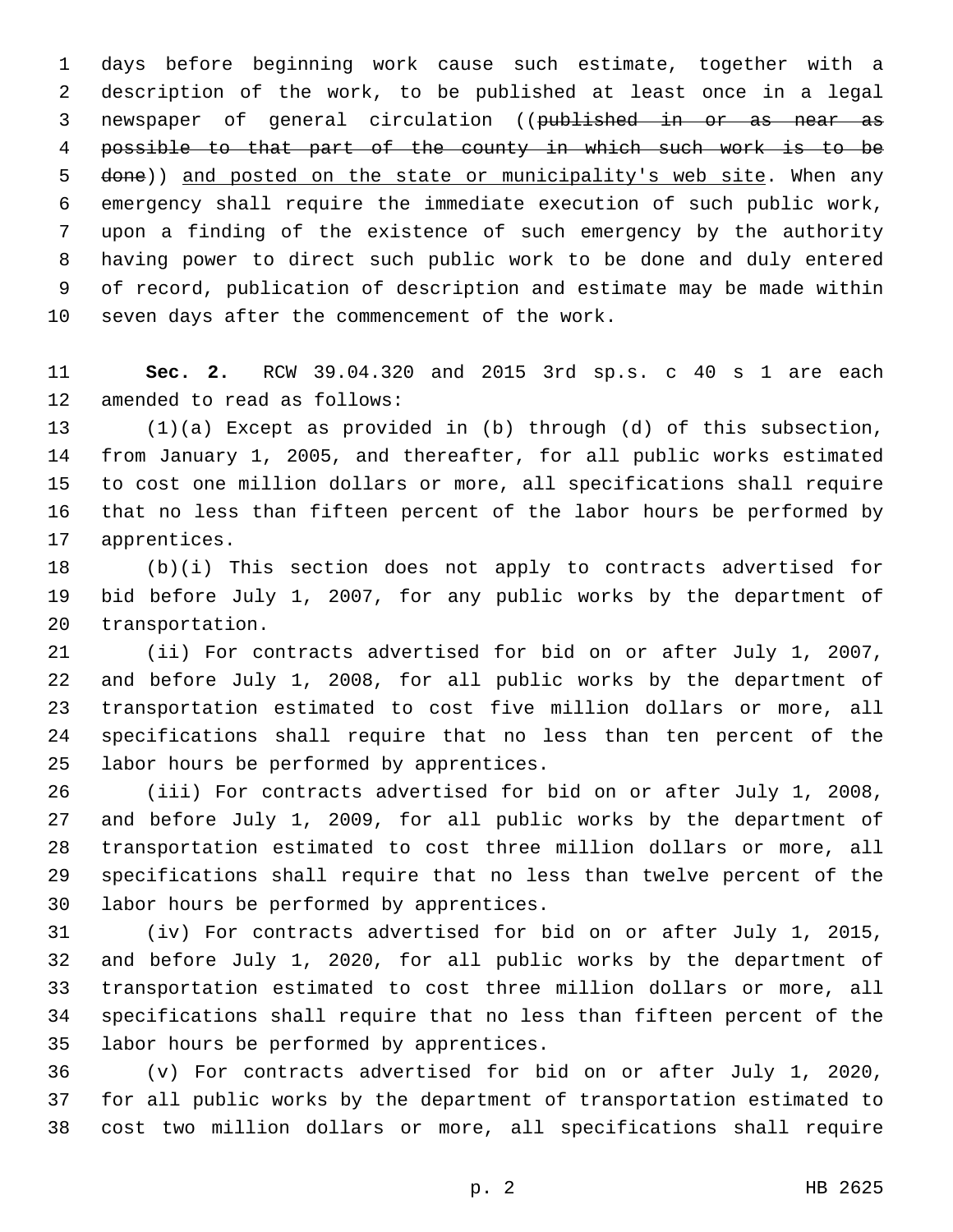that no less than fifteen percent of the labor hours be performed by 2 apprentices.

 (c)(i) This section does not apply to contracts advertised for bid before January 1, 2008, for any public works by a school district, or to any project funded in whole or in part by bond issues 6 approved before July 1, 2007.

 (ii) For contracts advertised for bid on or after January 1, 2008, for all public works by a school district estimated to cost three million dollars or more, all specifications shall require that no less than ten percent of the labor hours be performed by 11 apprentices.

 (iii) For contracts advertised for bid on or after January 1, 2009, for all public works by a school district estimated to cost two million dollars or more, all specifications shall require that no less than twelve percent of the labor hours be performed by 16 apprentices.

 (iv) For contracts advertised for bid on or after January 1, 2010, for all public works by a school district estimated to cost one million dollars or more, all specifications shall require that no less than fifteen percent of the labor hours be performed by 21 apprentices.

 (d)(i) For contracts advertised for bid on or after January 1, 2010, for all public works by a four-year institution of higher education estimated to cost three million dollars or more, all specifications must require that no less than ten percent of the 26 labor hours be performed by apprentices.

 (ii) For contracts advertised for bid on or after January 1, 2011, for all public works by a four-year institution of higher education estimated to cost two million dollars or more, all specifications must require that no less than twelve percent of the 31 labor hours be performed by apprentices.

 (iii) For contracts advertised for bid on or after January 1, 2012, for all public works by a four-year institution of higher education estimated to cost one million dollars or more, all specifications must require that no less than fifteen percent of the 36 labor hours be performed by apprentices.

 (2) Awarding entities may adjust the requirements of this section 38 for a specific project for the following reasons:

 (a) The demonstrated lack of availability of apprentices in 40 specific geographic areas;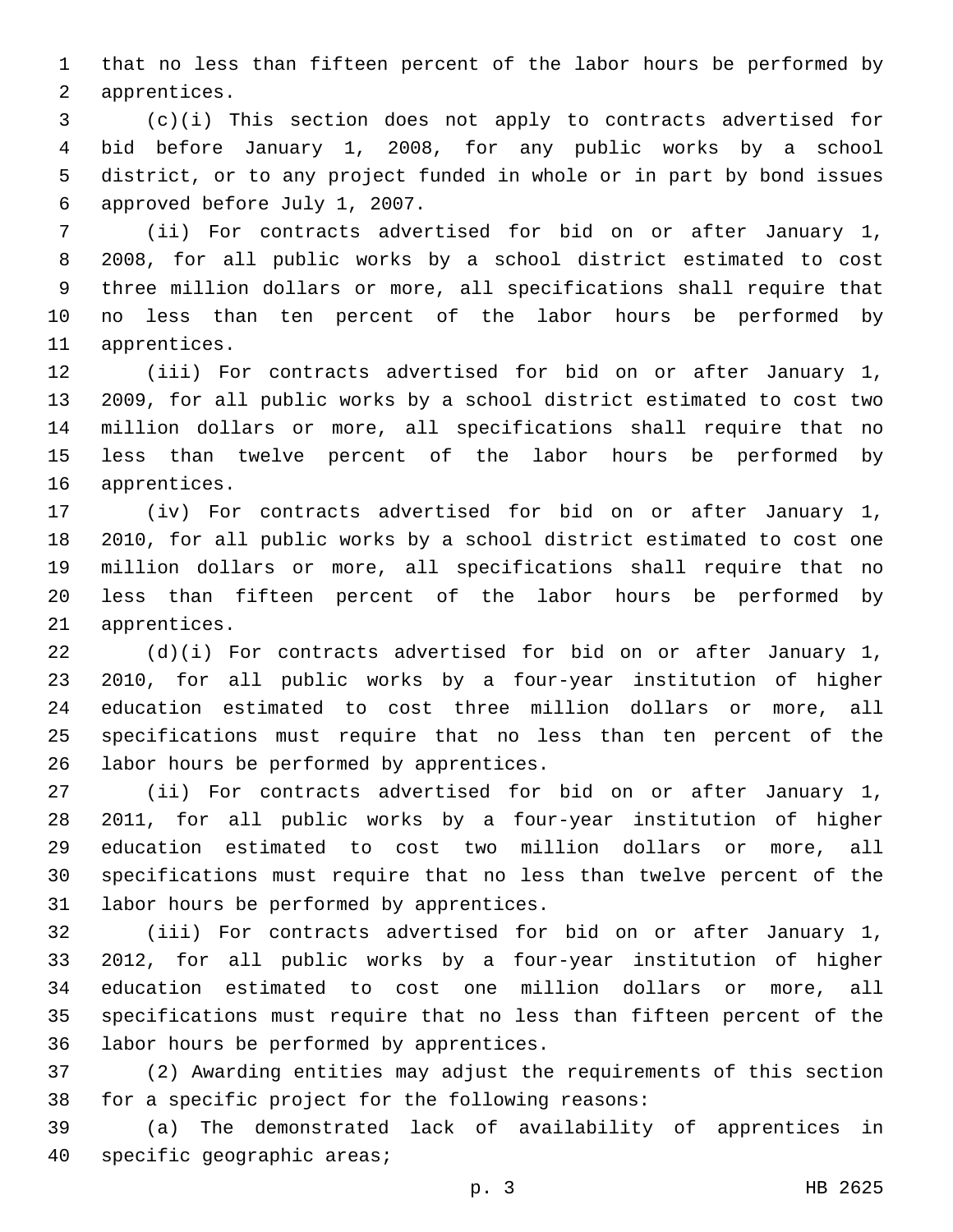(b) A disproportionately high ratio of material costs to labor hours, which does not make feasible the required minimum levels of 3 apprentice participation;

 (c) Participating contractors have demonstrated a good faith effort to comply with the requirements of RCW 39.04.300 and 39.04.310 6 and this section; or

 (d) Other criteria the awarding entity deems appropriate, which are subject to review by the office of the governor.

 (3) The secretary of the department of transportation shall adjust the requirements of this section for a specific project for 11 the following reasons:

 (a) The demonstrated lack of availability of apprentices in 13 specific geographic areas; or

 (b) A disproportionately high ratio of material costs to labor hours, which does not make feasible the required minimum levels of 16 apprentice participation.

 (4) This section applies to public works contracts awarded by the state, to public works contracts awarded by school districts, and to public works contracts awarded by state four-year institutions of higher education. However, this section does not apply to contracts awarded by state agencies headed by a separately elected public 22 official.

 (5)(a) The department of enterprise services must provide 24 information and technical assistance to the affected agencies they 25 serve and collect the following data ((from)) on behalf of those affected agencies for each project covered by this section:

 (i) The name of each apprentice and apprentice registration 28 number;

29 (ii) The name of each project;

30 (iii) The dollar value of each project;

(iv) The date of the contractor's notice to proceed;

 (v) The number of apprentices and labor hours worked by them, 33 categorized by trade or craft;

 (vi) The number of journey level workers and labor hours worked 35 by them, categorized by trade or craft; and

 (vii) The number, type, and rationale for the exceptions granted 37 under subsection (2) of this section.

 (b) The department of labor and industries shall assist the department of enterprise services in providing information and 40 technical assistance.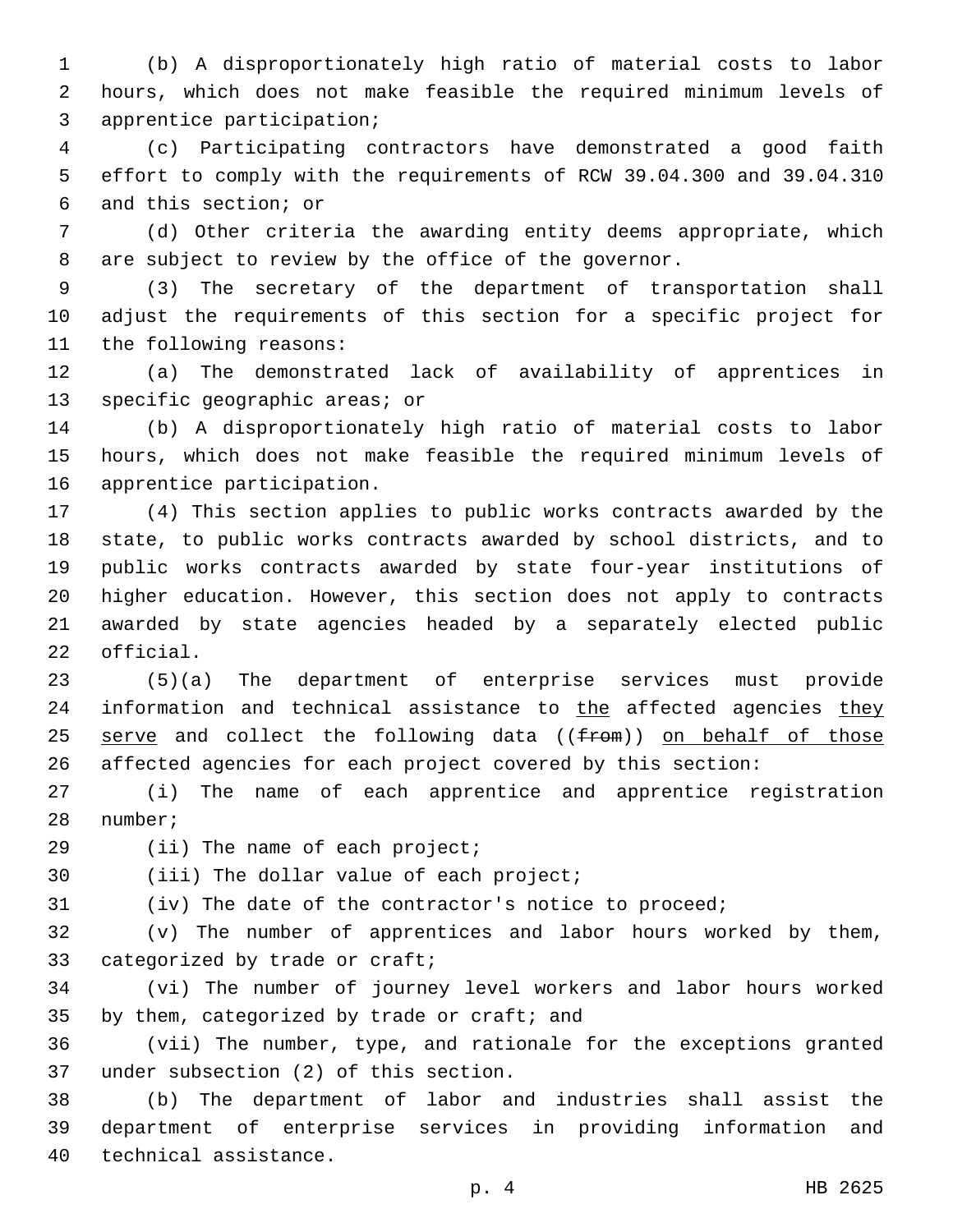(6) The secretary of transportation shall establish an apprenticeship utilization advisory committee, which shall include statewide geographic representation and consist of equal numbers of representatives of contractors and labor. The committee must include at least one member representing contractor businesses with less than thirty-five employees. The advisory committee shall meet regularly with the secretary of transportation to discuss implementation of this section by the department of transportation, including development of the process to be used to adjust the requirements of 10 this section for a specific project.

 (7) At the request of the senate labor, commerce, research and development committee, the house of representatives commerce and labor committee, or their successor committees, and the governor, the department of enterprise services and the department of labor and industries shall compile and summarize the agency data and provide a joint report to both committees. The report shall include recommendations on modifications or improvements to the apprentice utilization program and information on skill shortages in each trade 19 or craft.

 **Sec. 3.** RCW 43.19.600 and 2011 1st sp.s. c 43 s 233 are each 21 amended to read as follows:

 (1) Any passenger motor vehicles currently owned or hereafter acquired by any state agency shall be purchased by or transferred to the department. The director may accept vehicles subject to the 25 provisions of RCW 43.19.560 through 43.19.630, ((43.41.130 and 43.41.140)) 43.19.622 and 43.19.623 prior to July 1, 1975, if he or she deems it expedient to accomplish an orderly transition.

 (2) The department, in cooperation with the office of financial management, shall study and ascertain current and prospective needs of state agencies for passenger motor vehicles and shall direct the 31 transfer to ((a state motor pool)) the department of enterprise services or other appropriate disposition of any vehicle found not to 33 be required by a state agency.

 (3) The department shall direct the transfer of passenger motor 35 vehicles from a state agency to ((a state motor pool)) the department of enterprise services or other disposition as appropriate, based on a study under subsection (2) of this section, if a finding is made based on data therein submitted that the economy, efficiency, or effectiveness of state government would be improved by such a

p. 5 HB 2625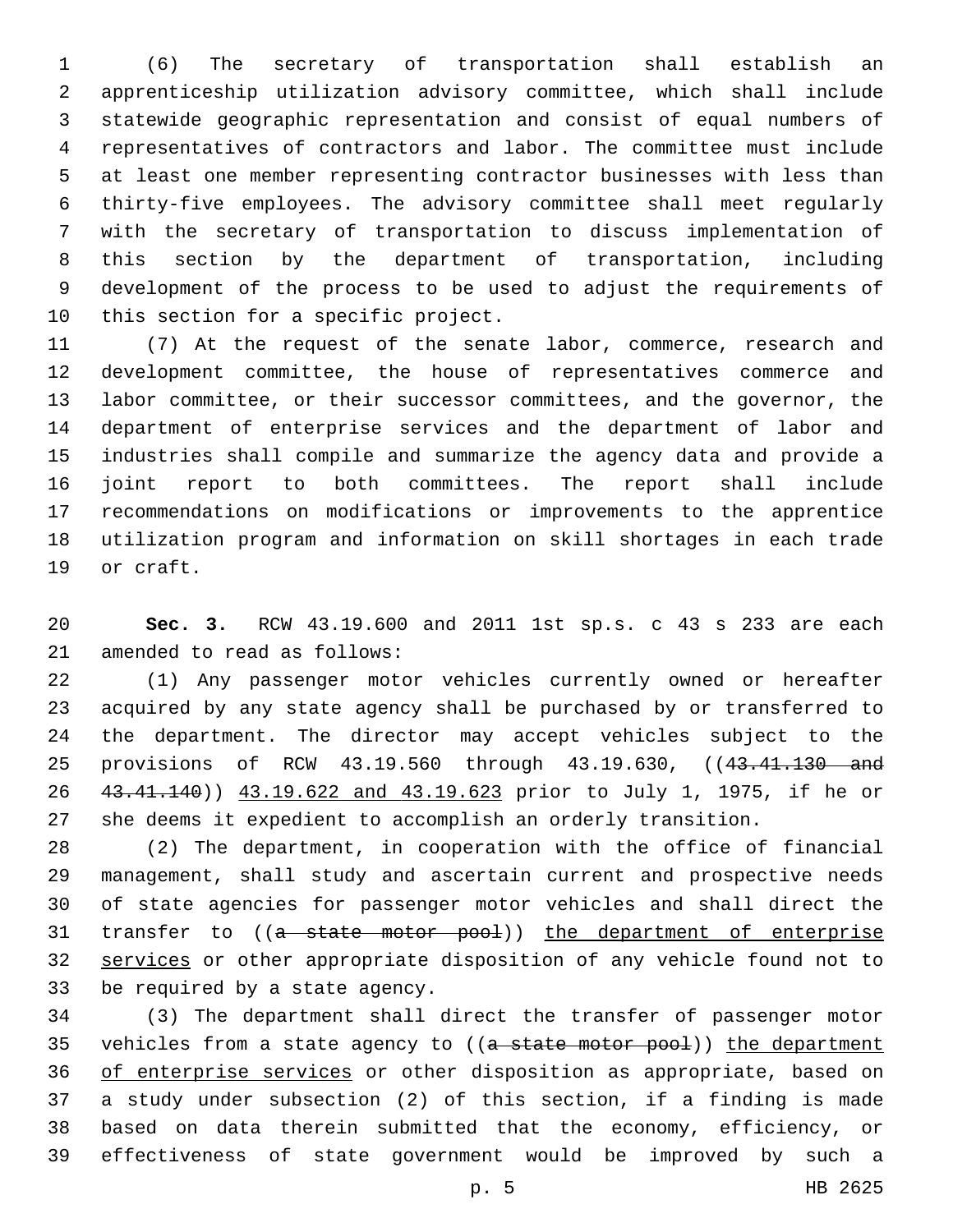transfer or other disposition of passenger motor vehicles. Any dispute over the accuracy of data submitted as to the benefits in state governmental economy, efficiency, and effectiveness to be gained by such transfer shall be resolved by the director and the director of financial management. Unless otherwise determined by the director after consultation with the office of financial management, vehicles owned and managed by the department of transportation, the department of natural resources, and the Washington state patrol are 9 exempt from the requirements of ((subsections (1) through (3) of)) 10 this section.

 **Sec. 4.** RCW 46.08.065 and 2015 c 225 s 98 are each amended to 12 read as follows:

 (1) It is unlawful for any public officer having charge of any vehicle owned or controlled by any county, city, town, or public body in this state other than the state of Washington and used in public business to operate the same upon the public highways of this state unless and until there shall be displayed upon such automobile or other motor vehicle in letters of contrasting color not less than one and one-quarter inches in height in a conspicuous place on the right and left sides thereof, the name of such county, city, town, or other public body, together with the name of the department or office upon the business of which the said vehicle is used. This section shall not apply to vehicles of a sheriff's office, local police department, or any vehicles used by local peace officers under public authority for special undercover or confidential investigative purposes. This subsection shall not apply to: (a) Any municipal transit vehicle operated for purposes of providing public mass transportation; (b) any vehicle governed by the requirements of subsection (4) of this section; nor to (c) any motor vehicle on loan to a school district for driver training purposes. It shall be lawful and constitute compliance with the provisions of this section, however, for the governing body of the appropriate county, city, town, or public body other than the state of Washington or its agencies to adopt and use a distinctive insignia which shall be not less than six inches in diameter across its smallest dimension and which shall be displayed conspicuously on the right and left sides of the vehicle. Such insignia shall be in a color or colors contrasting with the vehicle to which applied for maximum visibility. The name of the public body owning or operating the vehicle shall also be included as part of or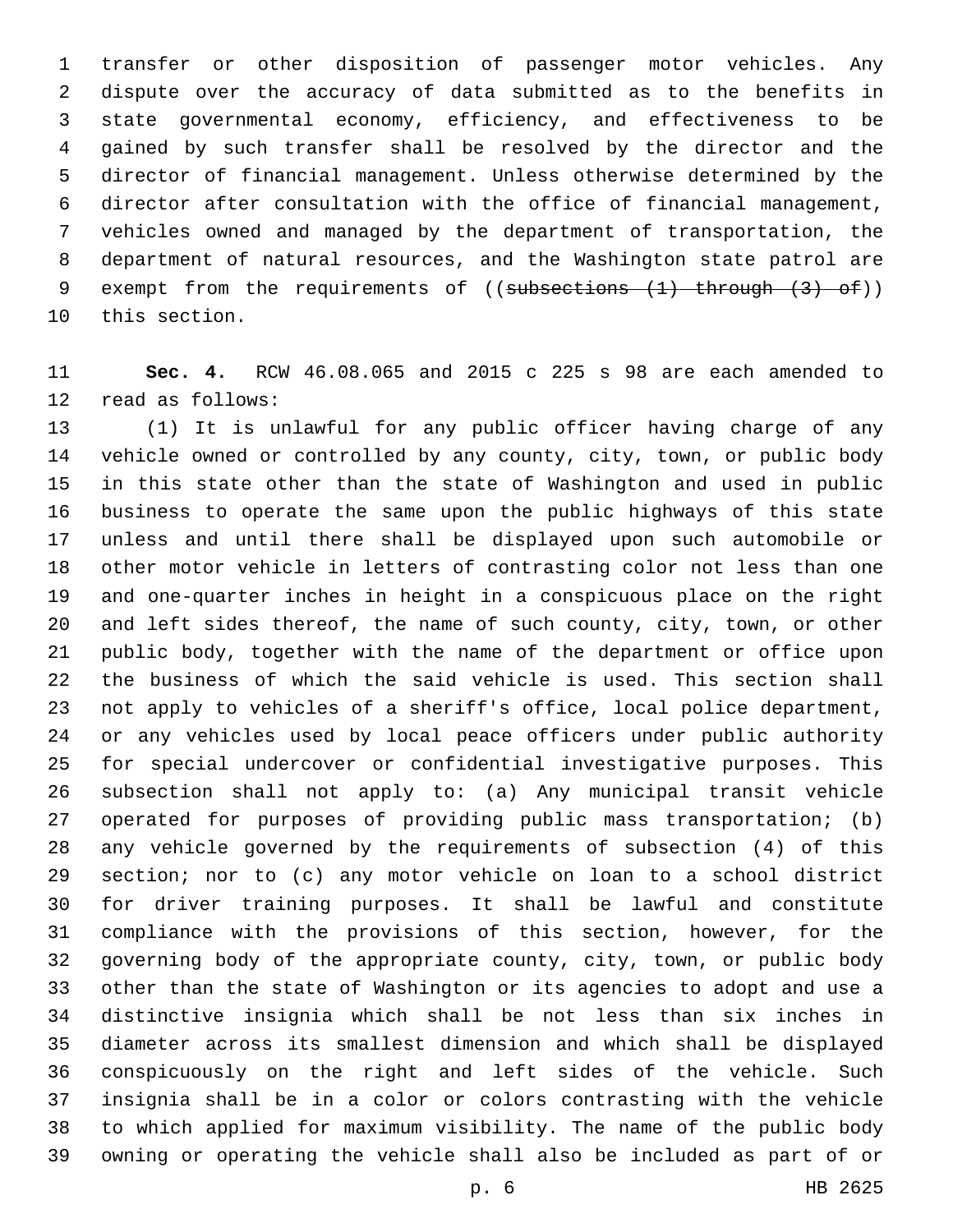displayed above such approved insignia in colors contrasting with the vehicle in letters not less than one and one-quarter inches in height. Immediately below the lettering identifying the public entity and agency operating the vehicle or below an approved insignia shall appear the words "for official use only" in letters at least one inch high in a color contrasting with the color of the vehicle. The appropriate governing body may provide by rule or ordinance for marking of passenger motor vehicles as prescribed in subsection (2) of this section or for exceptions to the marking requirements for local governmental agencies for the same purposes and under the same circumstances as permitted for state agencies under subsection (3) of 12 this section.

 (2) Except as provided by subsections (3) and (4) of this section, passenger motor vehicles owned or controlled by the state of Washington, and purchased after July 1, 1989, must be plainly and conspicuously marked on the lower left-hand corner of the rear window with the name of the operating agency or institution or the words 18 (("state motor pool,")) that would designate vehicles owned and managed by the department of enterprise services, as appropriate, the words "state of Washington — for official use only," and the seal of the state of Washington or the appropriate agency or institution insignia, approved by the department of enterprise services. Markings must be on a transparent adhesive material and conform to the standards established by the department of enterprise services. For the purposes of this section, "passenger motor vehicles" means sedans, station wagons, vans, light trucks, or other motor vehicles 27 under ten thousand pounds gross vehicle weight.

 (3) Subsection (2) of this section shall not apply to vehicles used by the Washington state patrol for general undercover or confidential investigative purposes. Traffic control vehicles of the Washington state patrol may be exempted from the requirements of subsection (2) of this section at the discretion of the chief of the Washington state patrol. The department of enterprise services shall adopt general rules permitting other exceptions to the requirements of subsection (2) of this section for other vehicles used for law enforcement, confidential public health work, and public assistance fraud or support investigative purposes, for vehicles leased or rented by the state on a casual basis for a period of less than ninety days, and those provided for in RCW 46.08.066. The exceptions in this subsection, subsection (4) of this section, and those

p. 7 HB 2625